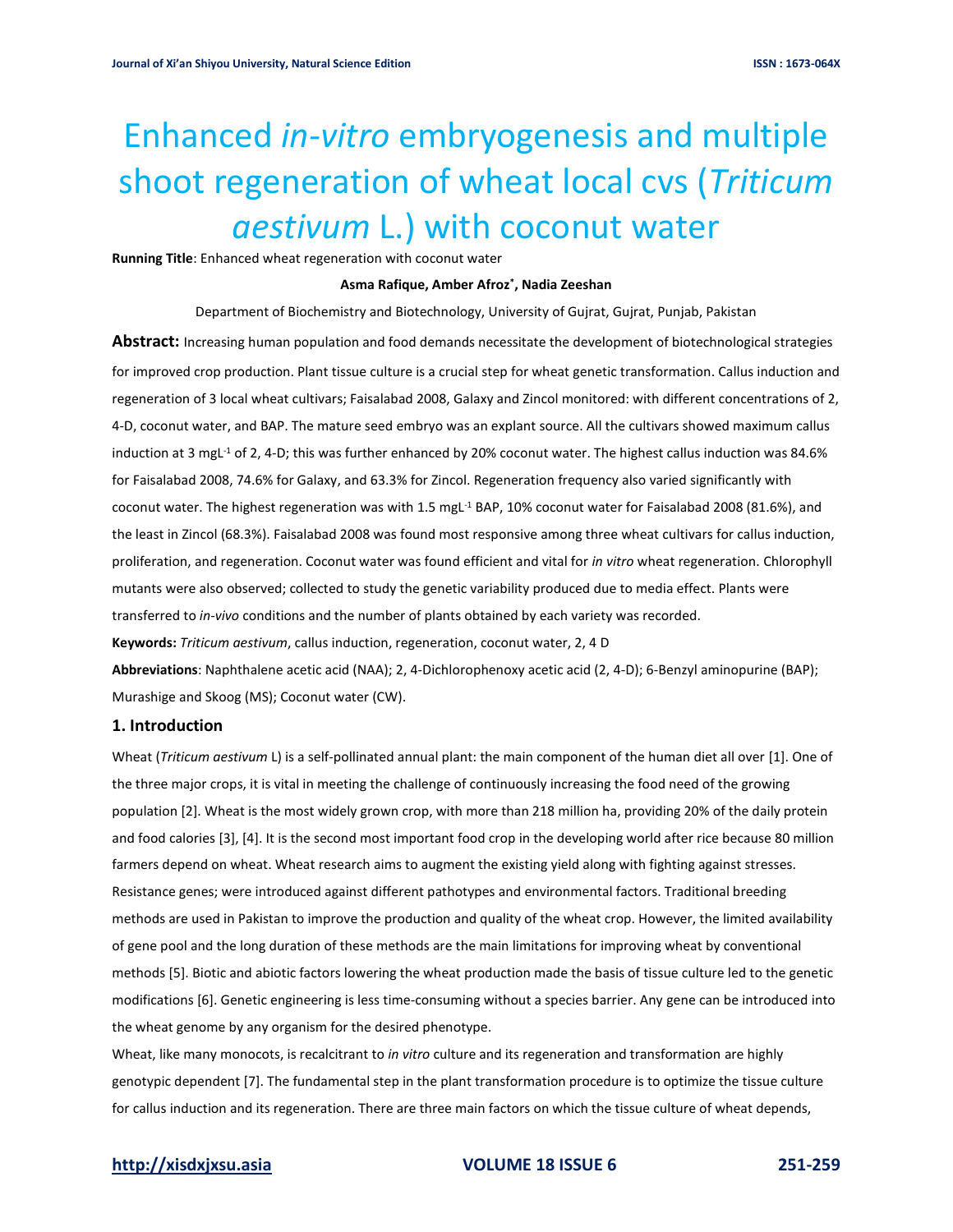culture medium and growth regulators [8], [9]. Explants sources used for wheat tissue culture included embryos (mature/immature), shoot bases, leaves, and root tips [10], [11]. *T. aestivum* immature embryos are widely reported explants for callus induction: but due to the seasonal availability, alternatives such as mature embryos and immature embryos can be used [2], [12]. Mature embryos, seeds, or tissues derived from them are reported: as an effective alternative to immature embryos for their availability and genetic stability [7], [9], [13], [14], [15]. Growth regulator concentration in the media is crucial in callus growth. Low cytokinin and high auxin concentration are favorable for wheat callus growth [16].

The regeneration reluctance through callus is a drawback for monocots' genetic improvement, including wheat. Explants source, media composition, and genotype effects *in vitro* plant regeneration [7], [14]. Other factors affecting plant regeneration from wheat mature embryo/seed are sterilization, pH, combination, and concentration of growth hormones [13]. Mature wheat embryos callus induction and regeneration with auxins like Naphthalene acetic acid (NAA) and 2, 4-Dichlorophenoxy acetic acid (2, 4-D); and cytokinins like 6-Benzylaminopurine (BAP) and Kinetin are reported [8], [13]. Coconut water (CW) had wide use in the plant tissue culture industry for its growth-promoting regulator properties. It had the cytokinin-type activity (Zeatin riboside, isopentenyl adenine, kinetin), along with a source of sugars, vitamins, minerals, and amino acids [17], [18], [19]. The use of coconut water to enhance wheat regeneration has not been reported before.

There is a need to optimize regeneration using wheat mature seed embryos of local wheat cultivars. Somatic embryogenesis of local wheat varieties Faisalabad 2008, Galaxy and Zincol with CW and minimal growth regulators had so far not been explored. The present study will be a milestone for wheat genetic engineering through mature embryo tissue culture.

# **2. Research Elaborations 2.1. Plant Material**

Mature wheat seeds of three local wheat cultivars: Faisalabad 2008, Galaxy, and Zincol seeds from Gujrat Pakistan, were selected for the experiment. The selection was through a survey and consultation with the agriculture extension department of Gujrat.

### **2.2. Sterilization**

Mature wheat seeds were surface sterilized with 40% sodium hypochlorite with the drop of Tween 20 for 20 min with vigorous shaking. It was followed by washing in DD water thrice 20 min each. The seeds were dried, mature embryo excision followed by callus induction medium inoculation.

### **2.3. Callus induction and regeneration**

Murashige and Skoog (MS) medium salts and vitamins, was used for callus induction, proliferation, and regeneration  $[20]$ . 1.5, 2, 2.5, 3, 3.5, and 4 mgL<sup>-1</sup> 2, 4- D was used for callus induction. MS medium supplemented with optimized 2, 4-D concentration for callus induction; is used for callus maintenance and proliferation. MS with 2, 4-D best combination for callus induction was used, with 0.5, 10, 15, and 20% CW. Sucrose (30g) as carbon source and agar (8 gL<sup>-1</sup>) as a gelling agent, added to one liter MS medium. PH of the medium adjusted to 5.7 for all experiments. One mature embryo/test tube was inoculated and placed in a growth chamber (300 µmol m<sup>-2</sup> s<sup>-1</sup>, 16 h light/8 h dark) at 25oC and 70% relative humidity) for 15 days. All varieties were monitored, for callus induction, at different 2, 4-D

# **[http://xisdxjxsu.asia](http://xisdxjxsu.asia/) VOLUME 18 ISSUE 6 251-259**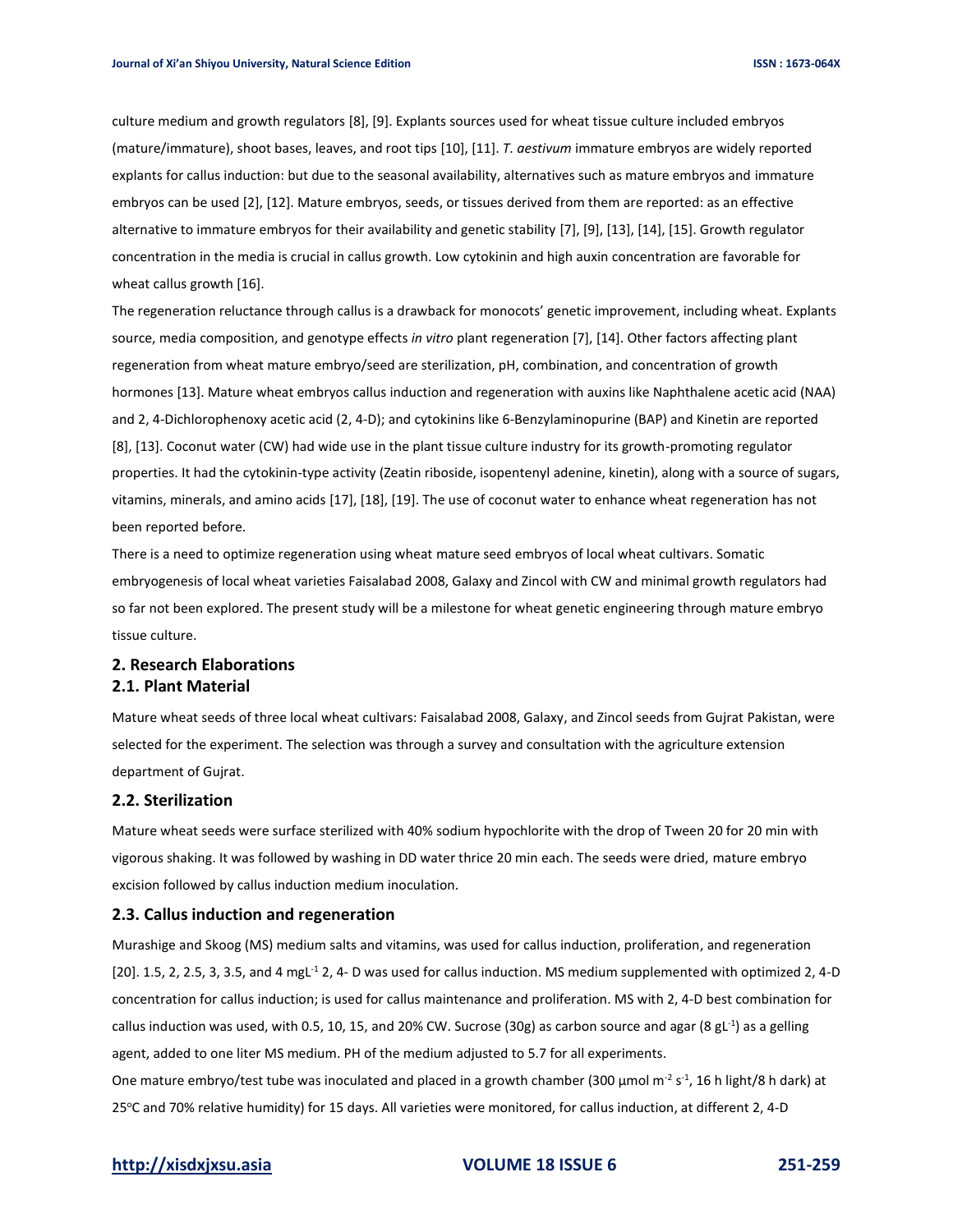concentrations with and without CW. Calli were transferred to a maintenance medium after 15D to optimize 2, 4-D concentration for two weeks. After 15 days on maintenance medium, calli were shifted, on 0.5, 1, 1.5, 2, and 2.5 mgL<sup>-1</sup> of BAP. The optimized BAP concentration was utilized, in combination with 0, 5%, 10%, 15% and 20% CW. Regenerated plants were transferred to a rooting medium consisting of MS media supplemented with 0.5% IAA. Rooted plants were transferred to pots containing soil containing organic manure in a growth room covered with polythene bags to maintain humidity. After 20D, the plantlets were transferred to the earthen pots.

### **2.4. Statistical Analysis**

Three replicates were used for a hundred mature seed embryos/replicate for callus induction and regeneration. Means and STDEV used; for error bars in MS Excel. One-way analysis of variance (ANOVA); was used to find the significant difference between the concentrations of growth regulators response in different wheat varieties. Different alphabets represent the significant difference of the different varieties within the same media composition.

### **3. Results and Discussion**

# **3.1. Effect of 2, 4-D, and CW on callus induction**

Wheat callus induction and *in vitro* regeneration are highly genotypic dependent [4]. Optimization of an efficient in vitro regeneration system is a prerequisite for the protocols currently used for the successful genetic transformation of wheat cultivars. The situation limits the biotechnological application for wheat genetic improvement. In the present study, in vitro regeneration of three Pakistani wheat cultivars was achieved using a mature seed embryo with different callus induction and regeneration medium. Different cultivars showed substantial differences in the ability of embryogenic callus induction, callus growth (fresh weight of callus), rooting, and regeneration. Regeneration variation is attributed; to genetic difference and the embryogenic response for a different combination of growth regulators [4], [7], [9]. So different callus induction and regeneration medium tried for the best combination of a given genotype. Cultivars exhibited differential embryogenesis and regeneration percentages on induction and regeneration medium. Three wheat cultivars Faisalabad 2009, Galaxy, and Zincol, were examined for their ability to induce callus using different concentrations of 2, 4-D. A compact and nodular callus for all the cultivars was obtained, characteristic of the embryonic callus, after 14D post-inoculation. Comparatively high concentrations of 2, 4-D for callus induction proved to be very efficient, vital auxin in callus induction [7], [9]. Genetic makeup is a reason for the different callus induction responses in different genotypes [10]. The data show that the ability to induce callus in all genotypes differed significantly from one another under the same concentration of 2, 4-D [11]. The highest calli number in all varieties was observed, with 3 mg L<sup>-1</sup> of 2, 4-D (Fig 1A). Callus induction efficiency in all genotypes was 78% for Faisalabad 2008, followed by 70% in Galaxy and Zincol (50%) (Fig. 1A). From 1.5-2.5 mgL<sup>-1</sup> of 2, 4-D callus induction varied from 28-61%: becoming maximum at three mgL<sup>-1</sup> (78%), followed by a reduction in callus induction again with increasing 2, 4 D concentration from 3.5-4 (48-68%). The nutrient medium and genotype have a considerable influence on callus formation [21]. The highest callus induction was observed in Faisalabad 2008, while Zincol showed the minimum callus induction. Callus growth was significantly affected by CW (Fig 1B). Callus growth augmented by increasing CW concentration, become maximum at 10% (Fig 2A; 2B; and 2C).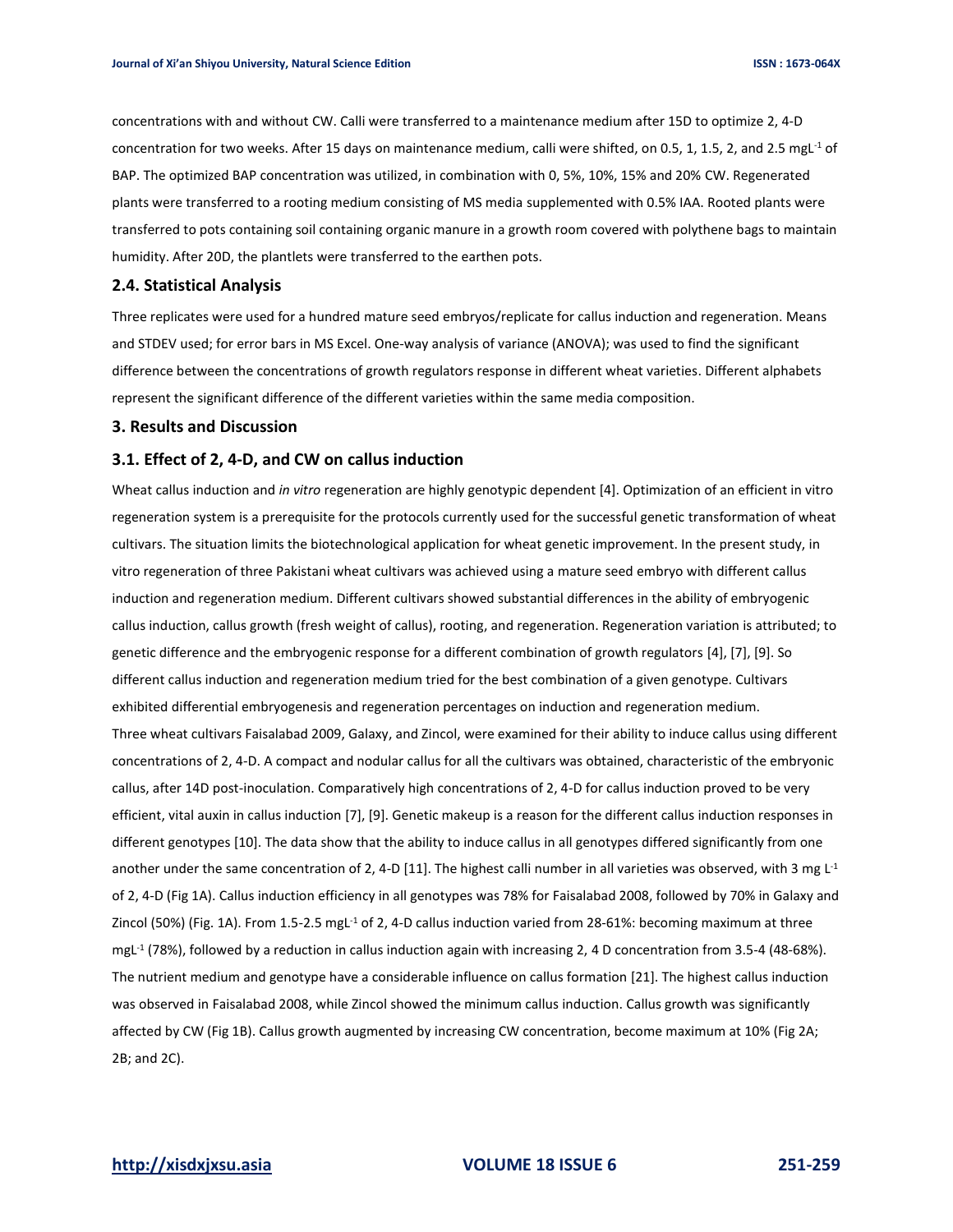

**Fig 1.** Callus induction percentage of *Triticum aestivum* cvs Faisalabad 2008, Galaxy, and Zincol with MS media supplemented with (1A) 1.5, 2, 2.5, 3, 3.5, and 4 mgL<sup>-1</sup> of 2, 4-D. (1B) 3 mgL<sup>-1</sup> 2,4-D with 5, 10, 15 and 20% coconut water.



**Fig 2**. Callus formation of *Triticum aestivum* cvs with MS media supplemented with 3 mgL<sup>-1</sup> of 2, 4-D + 10 % coconut water. (2A) Faisalabad 2008 (2B) Galaxy (2C) Zincol.

The experiment was proceeded by using optimized 2, 4-D 3 mgL $^{-1}$  with different concentrations of CW from 5-20%. The highest percentage callus induction was at three mgL<sup>-1</sup> 2, 4-D, and 10% CW. That was 84.6% in Faisalabad 2008, followed by 74.6% for Galaxy and Zincol (63.3%). Further increasing CW concentration from 10-20% causes a reduction in callus. Enhanced callus induction leading to regeneration was observed, with 15% CW in tomato cvs [22]. Wheat mature embryos, maximum callus induction with 1.0 mgL<sup>-1</sup> abscisic acid, 2, 4 D with 2.0 mgL<sup>-1</sup> NAA is reported [14]. 2.0, and 0.2 mgL-1 2, 4 D and NAA/4-chlorophenoxyacetic acid was found optimum for wheat callus; while regeneration is observed free of growth regulators from mature wheat embryos [7]. The highest callus induction with 1mgL-1 2, 4-D, 2 mg L-1 picloram, 200 mg L<sup>-1</sup> casein hydrolysate using wheat mature/immature embryos was observed [9]. The combination of auxins was found superior for embryogenic callus induction; compared to a single auxin treatment previously. Mehmood et al. [23] reported 90% callus induction at  $3$ mgL<sup>-1</sup> of 2, 4-D in Ingalab-91 seeds. In this case, also best callus induction was found with single auxin alone or in combination with CW: which enhanced the callus.

### **3.2. Effect of 2, 4D, BAP, and CW on wheat regeneration**

Regeneration is a vital step in tissue culture, as the response of different genotypes toward different growth regulators forms the basis for transformation. Embryogenic calli transferred to the regeneration media: with 0.5, 1, 1.5, 2, and 2.5 mgL-1 BAP 30D-Post-Inoculation. The results showed that regeneration frequency varies significantly with different BAP concentrations (Fig.3A, 4A, 4B, 4C). Faisalabad 2008 showed the highest regeneration (77.6 %) and proved to be better as compared to Galaxy (74.6 %) and Zincol (63.3 %) at 1.5 mgL<sup>-1</sup> of BAP. An increase in BAP concentration from 0.5-1.5 mgL<sup>-1</sup> augment regeneration for all wheat varieties, but a further increase in BAP from 1.5-2.5 mgL<sup>-1</sup> led to reduced regeneration. 1.5 mgL<sup>-1</sup> BAP in the regeneration medium is suitable for efficient regeneration in all types of wheat (Fig.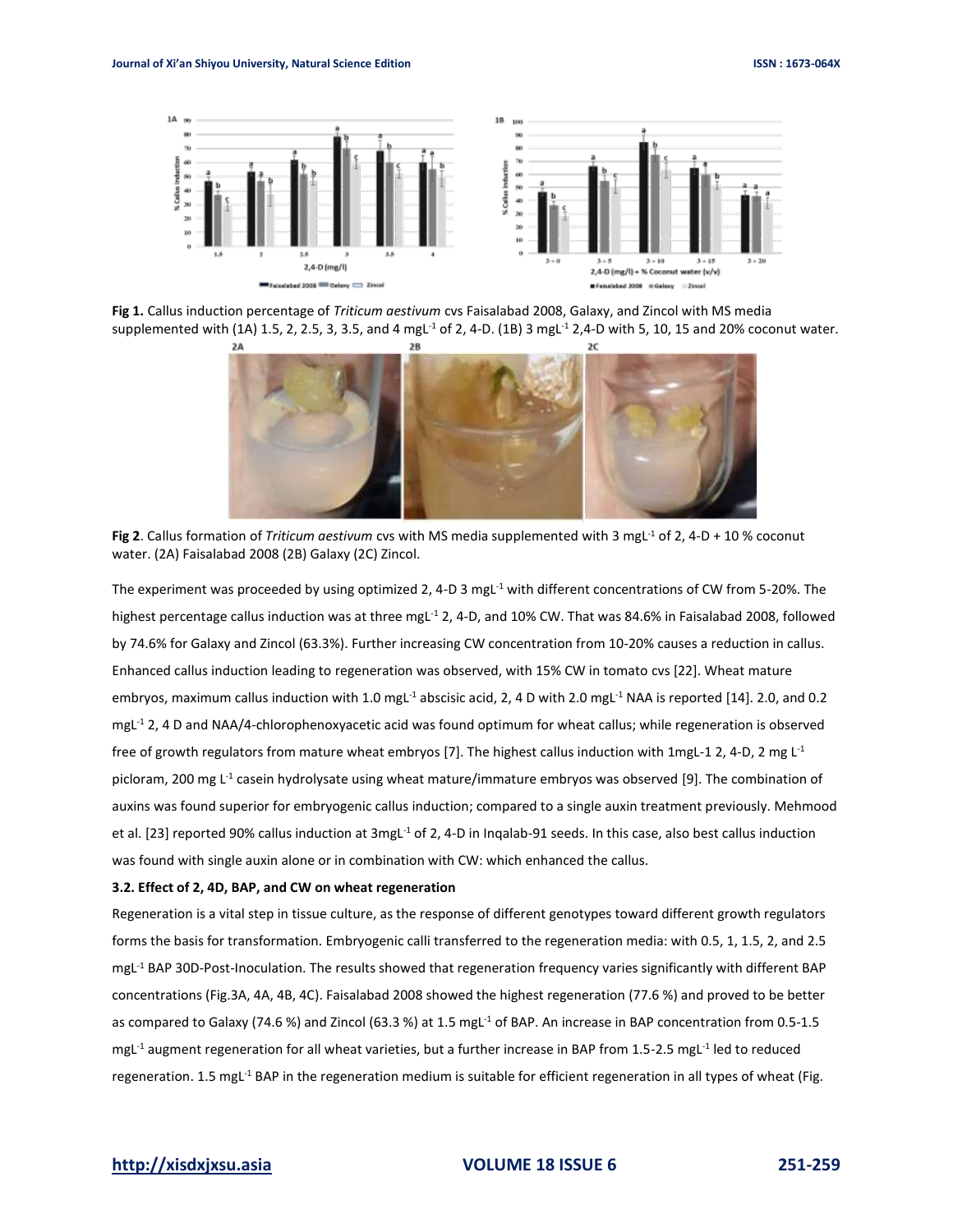3A, 3B, 4). The highest regeneration of BAP at 1.5 mgL<sup>-1</sup> was used with different concentration of CW (0, 5%, 10%, 15% and 20%) to check its effect on regeneration (Fig.3B; 5A, 5B, 5C, and 5D).



**Fig 3**. Regeneration percentage of *Triticum aestivum* cvs Faisalabad 2008, Galaxy, and Zincol with MS media supplemented with (3A) 0.5, 1, 1.5, 2, 2.5 mgL<sup>-1</sup> of BAP (3B) 1.5 mgL<sup>-1</sup> BAP with 5, 10, 15, and 20% coconut water.

The highest regeneration rate was for Faisalabad 2008 (81.6 %) and the least regeneration in Zincol (68.3 %), at 1.5 mg/l BAP with 10% CW. Regeneration decrease with a further increase in CW concentration which inhibits regeneration [22]. (Fig.3B; 4). Kumar *et al*. [14] regeneration was reported with BAP, thidiazuron, and NAA using mature wheat embryos. Regeneration from mature wheat seed callus (13.8 %) with 1.5 mg L<sup>-1</sup> of IAA and 0.3 mgL<sup>-1</sup> BAP is reported [8]. According to him, the callus induction and regeneration varied significantly with variety. So in this report, maximum regeneration was obtained with 10% CW and 1.5 mgL<sup>-1</sup> BAP. Higher regeneration (59.33%) was observed in Chakwal-97 with 3mgL<sup>-1</sup> BAP, while least regeneration was observed in Khyber (17.33%) at 4 mg L<sup>-1</sup> BAP using seed source [23].





Fig 4. Regeneration of *Triticum aestivum* cvs with MS media supplemented with 1.5 mgL<sup>-1</sup> BAP (4A) Faisalabad 2008 (4B) Galaxy (4C) Zincol. Regeneration (65% & 52.38%) on MS medium containing 0.05 mg L<sup>-1</sup> NAA using mature/immature embryos is reported

[9]. Iqbal et al. [13] reported 4mgL<sup>-1</sup> BAP for regeneration and maximum callus induction ranges from 4-6 mg L<sup>-1</sup> 2, 4 D. In the given data, the combination of 10% CW and 1.5 mg L<sup>-1</sup> BAP was found efficient for regeneration. *In vitro* wheat regeneration was found cultivar dependent, with Faisalabad 2008 signifying maximum regeneration. CW is a complex full of growth regulators like IAA, kinetin, and zeatin that minimize the cost of plant propagation [17], [18], [19]. CW was reported in olives and *Corylus avellana* L for embryogenic callus induction and micro-propagation [24], [25]. It's not been reported before in wheat, with the least number of growth regulators. Plants of wheat cvs obtained after rooting were shifted to soil and acclimatized (Fig 5F). Data is recorded for the plants obtained from all *Triticum* cvs (Table 1).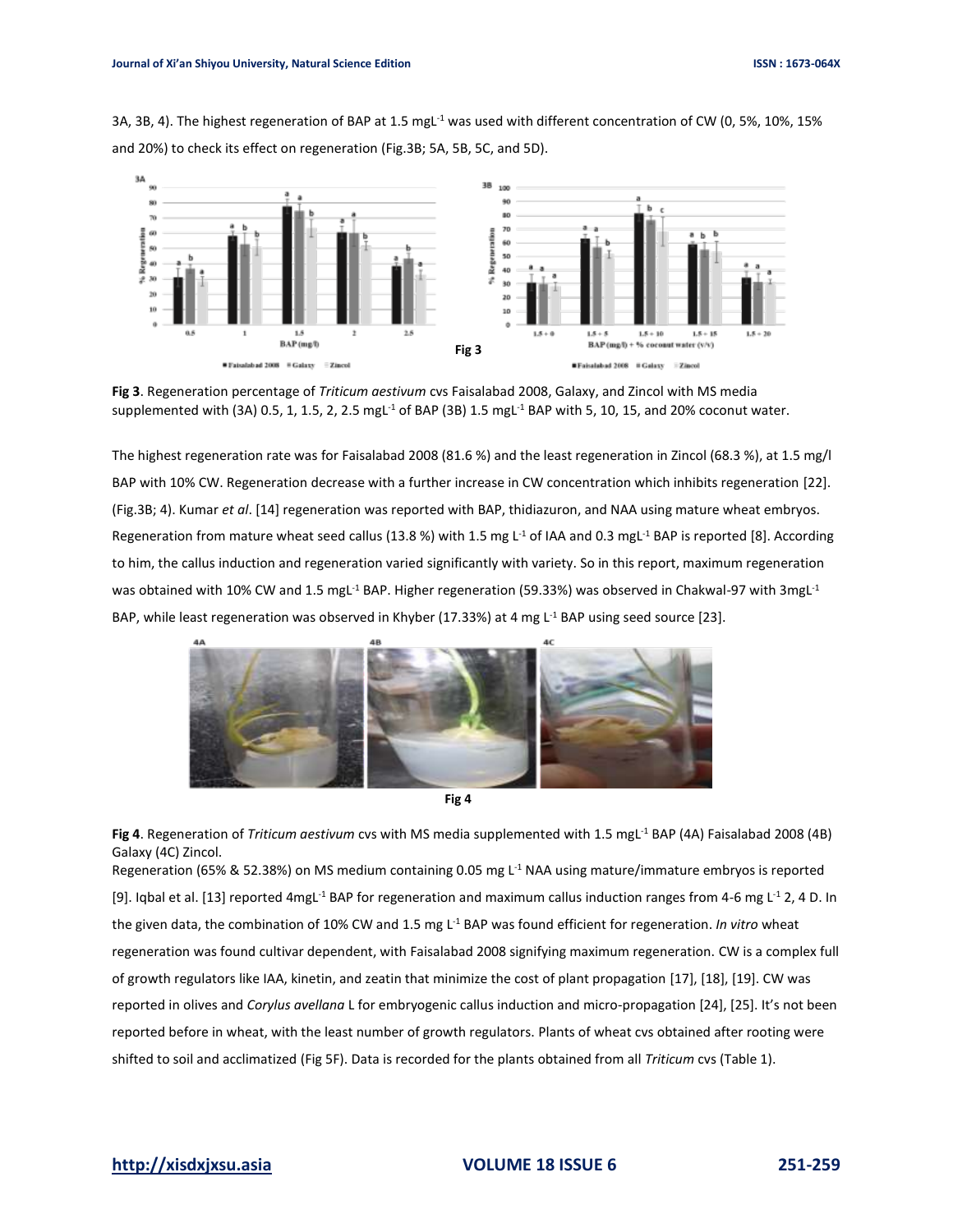

**Fig 5** 

Fig 5. Regeneration of *Triticum aestivum* cvs with MS media supplemented with 1.5 mgL<sup>-1</sup> of BAP and 10% coconut water 3W-Post inoculation (5A) Galaxy 2W-Post- inoculation (5B) Faisalabad 2008: 2W-Post inoculation (5C) Faisalabad 2008 3W-Post inoculation. Regeneration 3-W-post green spotted calli-inoculation (5D) Galaxy (5E) Zincol (5F) Faisalabad 2008**.**

Lack of chlorophyll, and results in photosynthesis impairment, resulted in abnormal plant development and premature death (Fig 5D, E). Albinism is frequently faced in tissue culture experiments. Nuclear mutation induces plastid ribosome deficiency; resulting in albinism [26], [27]. The molecular mechanism responsible for chlorophyll deficiency resulted in a mutant allele of the Alm gene for albino lemma and pericarp phenotype (line i: BwAlm) is limelight research now [26], [27]. A maximum number of chlorophyll mutants were observed in the variety Faisalabad 2008 and Zincol (90%) and minimum in Galaxy 66.67% (Table 1).

| Table 1. Chlorophyll mutants obtained out of regenerated Triticum aestivum cys obtained by mature embryos derived |
|-------------------------------------------------------------------------------------------------------------------|
| callus with different phytohormones.                                                                              |

| <b>Varieties</b> | <b>Total plantiets</b> | Chlorophyll | % Chlorophyll |
|------------------|------------------------|-------------|---------------|
|                  |                        | mutants     | mutant        |
| Faisalabad 2008  | 110                    | 10          | 9.09          |
| Galaxy           | 90                     | 30          | 33.33         |
| Zincol           | 62                     | 08          | 12.9          |

The presence of chlorophyll deficient plantlets confirmed genetic variability [10], [28]. Phenotypic variability that occurred during *in-vitro* culture can revert to their parental type in field conditions.

# **4. Conclusion**

The study showed the 2, 4-D efficiency in callus induction and proliferation at 3 mg L<sup>-1</sup>) and the BAP in regeneration (1.5 L<sup>-1</sup>). There was a significant difference between the three varieties, with superiority of the Faisalabad 2008 to Galaxy and Zincol. Along with this, CW significantly enhanced callus induction and regeneration. Faisalabad 2008 shows a maximum number of plantlets with minimum chlorophyll variation.

# **Declaration of Funding**

The research funding is supported by National Research Program for Universities (NRPU 6506), Higher education Commission Islamabad, Pakistan at the Department of Biochemistry and Biotechnology, University of Gujrat, Gujrat Pakistan.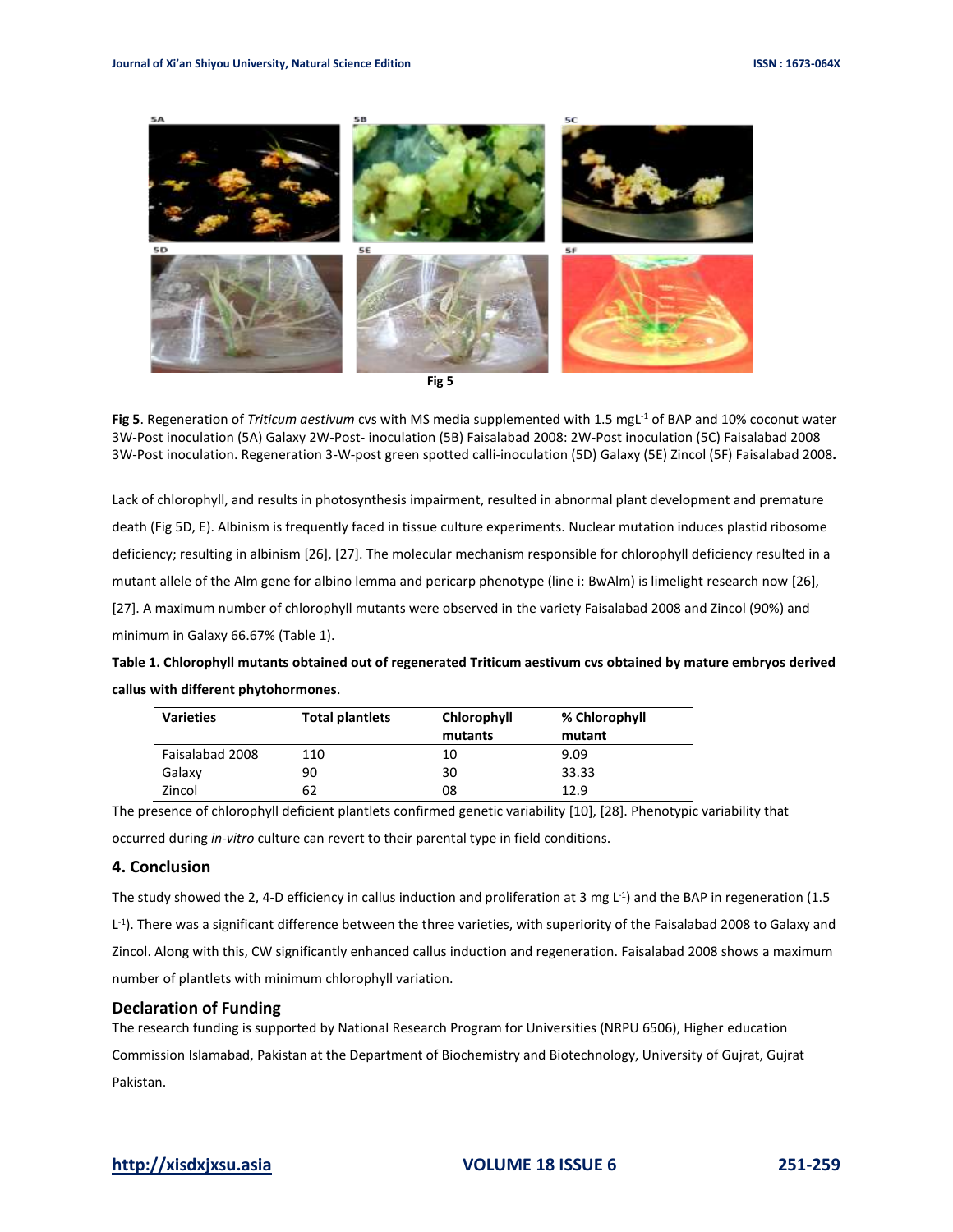# **Conflicts of Interest**

The authors declare no conflicts of interest.

### **Ethical Statement**

This article does not contain any studies with human participants or animals performed by the authors.

### **Consent for publication**

The corresponding author had taken consent from all co-authors to the submission, and publication of their data in the Journal of Xi'an Shiyou University, Natural Science Edition.

# **Author Contribution**

Asma Rafique (Experiment execution, Formal analysis, First draft preparation); Dr. Amber Afroz (Supervision,

Experimental Design, Concept, Funding source); Dr. Nadia Zeeshan (Co-supervision, Concept, Paper Final editing).

# **References**

[1] P. R. Shewry, "Wheat". J. Exp. Bot., vol. 60, no. 6, pp. 1537-1553, 2009.

[2] J. M. Zale, S. Agarwal, S. Loar, and C.M. Steber, "Evidence for stable transformation of wheat by a floral dip in Agrobacterium tumefaciens" Plant Cell Rep., vol. 28, no. 6, pp. 903-913, 2009.

[3] B. C. Curtis, "Wheat in the World". Available online: http://www.fao.org/3/y4011e/y4011e04.htm (accessed on 28 March 2019).

[4] P. Giraldo, E. Benavente, F. Manzano-Agugliaro, and E. Gimenez, "World-wide research trends on wheat and barley: A bibliometric comparative analysis". Agronomy, vol. 9, pp. 352, 2019. doi:10.3390/agronomy9070352.

[5] P. L. Bhalla, H.H. Ottenhof, and M.B. Singh, "Wheat transformation–an update of recent progress". Euphytica, vol. 149, no. 3, pp. 353-366, 2006.

[6] Z. Sramkova, E. Gregova, and E. Sturdik, "Chemical composition and nutritional quality of wheat grain". Acta Chim. Slov., vol. 2, no. 1, pp. 115-138, 2009.

[7] M. O. Adero, E.D. Syombua, L.K. Asande., N.O. Amugune, E.S. Mulanda, and G. Macharia, "Somatic embryogenesis and regeneration of Kenyan wheat (*Triticum aestivum* L.) genotypes from mature embryo explants". Afr. J. Biotechnol.*,* vol. 18, no. 27, pp. 689-694.

[8] S. J. Baday, "*In vitro* study of the callus induction of two varieties of wheat seeds by plant growth regulators". Agric. J., vol. 13, no. 3, pp. 67-71, 2018.

[9] R. Ahmadpour, N. Zare, R. Asghari-Zakarta, and P. Sheikhzadeh, "Efficient i*n vitro* somatic embryogenesis and plant regeneration from mature and immature embryos of wheat (*Triticum aestivum* L.)". Braz. Arch. Biol. Technol., vol. 59, pp. e17160288, 2016. doi. 10.1590/1678-4324-201616028.

[10] S. Yasmin, I.A. Khan, A. Khatri, N. Seema, G. S. Nizamani, and M. A. Arain. "*In vitro* plant regeneration in bread wheat (*Triticum aestivum* L.)". *Pak. J. Bot.,* vol. 41, no. 6, pp. 2869-2876, 2009.

[11] M. M. Shah, Q. Khalid, U.W. Khan, S. A. H. Shah, S. H. Shah, A. Hassan, and A. Pervez, "Variation in genotypic responses and biochemical analysis of callus induction in cultivated wheat". Genet. Mol. Res., vol. 8, no. (3), pp. 783-793, 2009.

[12] S. Hayta, M. A. Smedley, M. Clarke., M. Forner, and W.A. Harwood. An efficient *Agrobacterium*-mediated transformation protocol for hexaploid and tetraploid wheat. Curr. Protoc., vol. 1, pp. e58, 2021. doi: 10.1002/cpz1.58.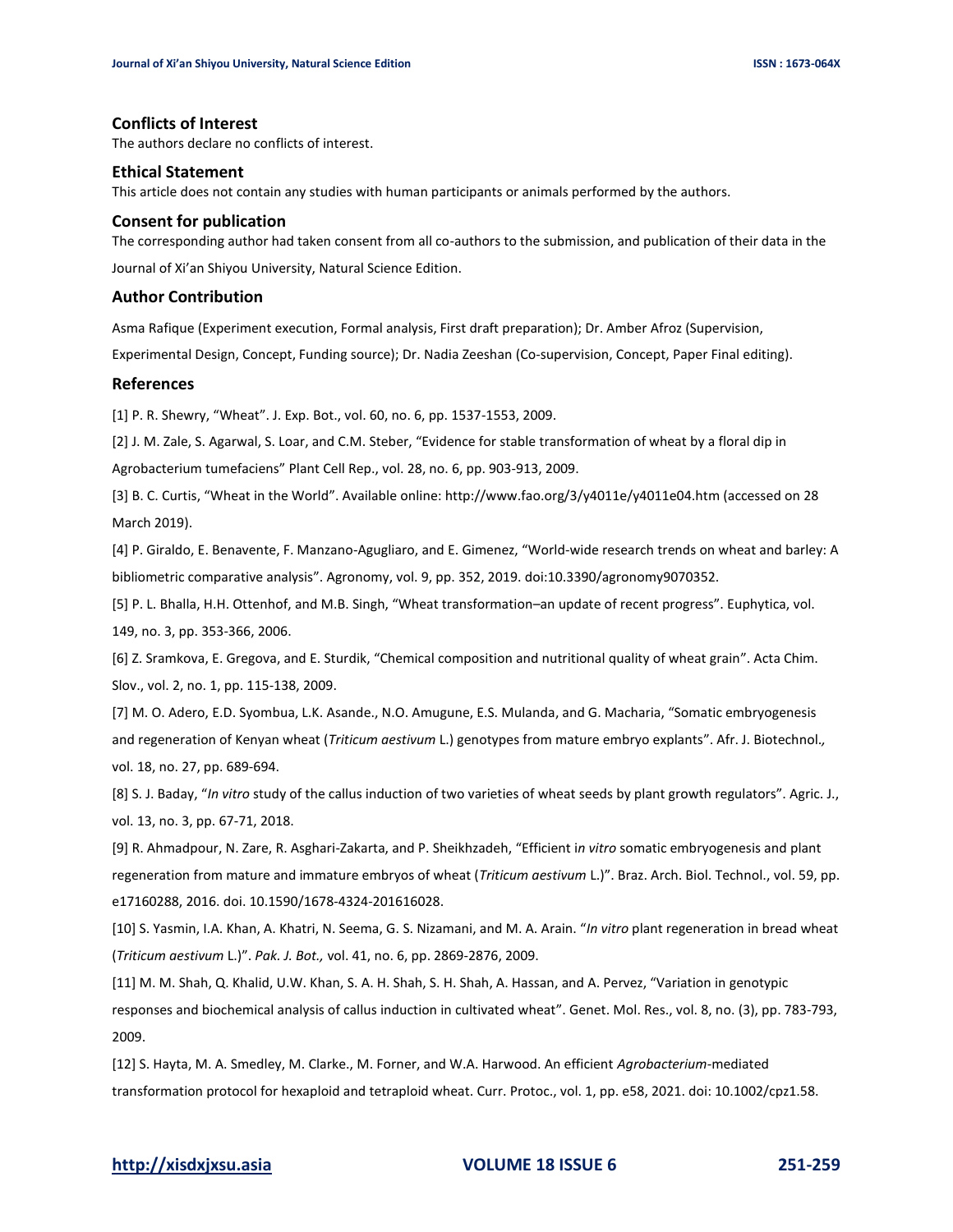[13] M. Iqbal, N.I. Raja, S. Asif, N. Ilyas, M. Hussain, F. Yasmeen, M. Ejaz, M.A. Sultan, S. Aslam, and H. Javed. *In-vitro* study of callogenesis and regeneration potential of elite wheat (*Triticum aestivum* L.) cultivars. Am. J. Plant Sci., vol. 7, pp. 2515-2526, 2016.

[14] A. Kumar, S. Sharma, N. L. Rai, A. Tomar, P. Kumar, R. S. Sanger, S. K. Singh, Vaishali, M. Kumar, and M. K. Yadav, "Callus induction and efficient plant regeneration in wheat (*Triticum aestivum* L.) through mature embryo culture". Int J Chem Stud, vol. 7, no. (4), pp. 1445-1450, 2019.

[15] Y. Yu, J. Wang, M. L. Zhu, and Z.M. Wei, "Optimization of mature embryo-based high frequency callus induction and plant regeneration from elite wheat cultivars grown in China". Plant Breed., vol. 127, no. 3, pp. 249-255, 2008.

[16] M. A. Mohammed, A. O. Alfalahi, A. S. Abed, and Z. N. Hashem, "Callus induction and plant regeneration from immature embryos of two wheat cultivars (*Triticum aestivum* L.)". Iraqi J. Biotech., vol. 18, no. 2,pp. 57-63, 2019.

[17] J. Arditti, "Micropropagation of Orchids", vol. II, 2<sup>nd</sup> ed. Blackwell Publishing, Oxford, UK, 2008.

[18] J. W. H. Yong, L. Ge, Y.F. Ng, and S.N. Tan, "The chemical composition and biological properties of coconut (*Cocos nucifera* L.) water". Molecules, vol. 14, no. 12, pp. 5144-5164, 2009.

[19] M. L. Aguilar, F. Espadas, B. Maust, and L. Saenz, "Endogenous cytokinin content in coconut palms affected by lethal yellowing". J Plant Pathol., vol. 91, no. 1, pp. 141-146, 2009.

[20] T. Murashige, and F. Skoog, "A revised medium for rapid growth and bioassays with tobacco tissue cultures". Physiol. Plant., vol. 15, no. 3, pp. 473-497, 1962.

[21] R. Beyaz, "The effect of seed size on in vitro seed germination, seedling growth and tissue culture response of callus from mature embryos of wheat (*Triticum* sp.)". Fresenius Environ. Bull., vol. 28, no. 1, pp. 502-508, 2019.

[22] A. Afroz, Z. Chaudhry, U. Rashid, M.R. Khan, and G.M. Ali, "Enhanced regeneration in explants of tomato (*Lycopersicon esculentum* L.) with the treatment of coconut water" Afr. J. Biotechnol., vol. 9, no. 24, pp. 3634-3644, 2010.

[23] K. Mehmood, M. Arshad, G. M. Ali, and A. Razzaq, "Tissue culture responses of some wheat (*Triticum aestivum* L) cultivars grown in Pakistan". Pak. J. Bot., vol. 45, no. (SI), pp. 545-549, 2013.

[24] M. A. S. Prando, P. Chiavazza, A. Faggio, and C. Contessa, "Effect of coconut water and growth regulator supplements on *in vitro* propagation of *Corylus avellana* L". Sci. Hortic., vol. 171, pp. 91-94, 2014.

[25] R. A. V. de Souza, F.T. Braga, T.A. Setotaw, J.V. Neto, P.H. de Azevedo, V.H. de Azevedo, and G.M.D.A. "Cançado. Effect of coconut water on growth of olive embryos cultured *in vitro*". Cienc. Rural, vol. 43, no. 2, pp. 290-296, 2013. [26] N. A. Shmakov, G.V. Vasiliev, N.V. Shatskaya, A.V. Doroshkov, E.I. Gordeeva, D.A. Afonnikov, and E.K. Khlestkina. Identification of nuclear genes controlling chlorophyll synthesis in barley by RNA-seq. BMC Plant Biol., vol. 16, pp. 245, 2016. https://doi.org/10.1186/s12870-016-0926-x

[27] J. J. Hanzel, J. P. Miller, M.A.B. Rinkman, and E. Fendos, "Genotype and media effects on callus formation and regeneration in barley". Crop Sci., vol. 25, pp. 27-31, 1985.

[28] O. Alikina, M. Chernobrovkina, S. Dolgov, and D. Miroshnichenko, "Tissue culture efficiency of wheat species with different genomic formulas". Crop Breed. Appl. Biotechnol., vol. 16, no. 4, 2016[. https://doi.org/10.1590/1984-](https://doi.org/10.1590/1984-70332016v16n4a46) [70332016v16n4a46.](https://doi.org/10.1590/1984-70332016v16n4a46)